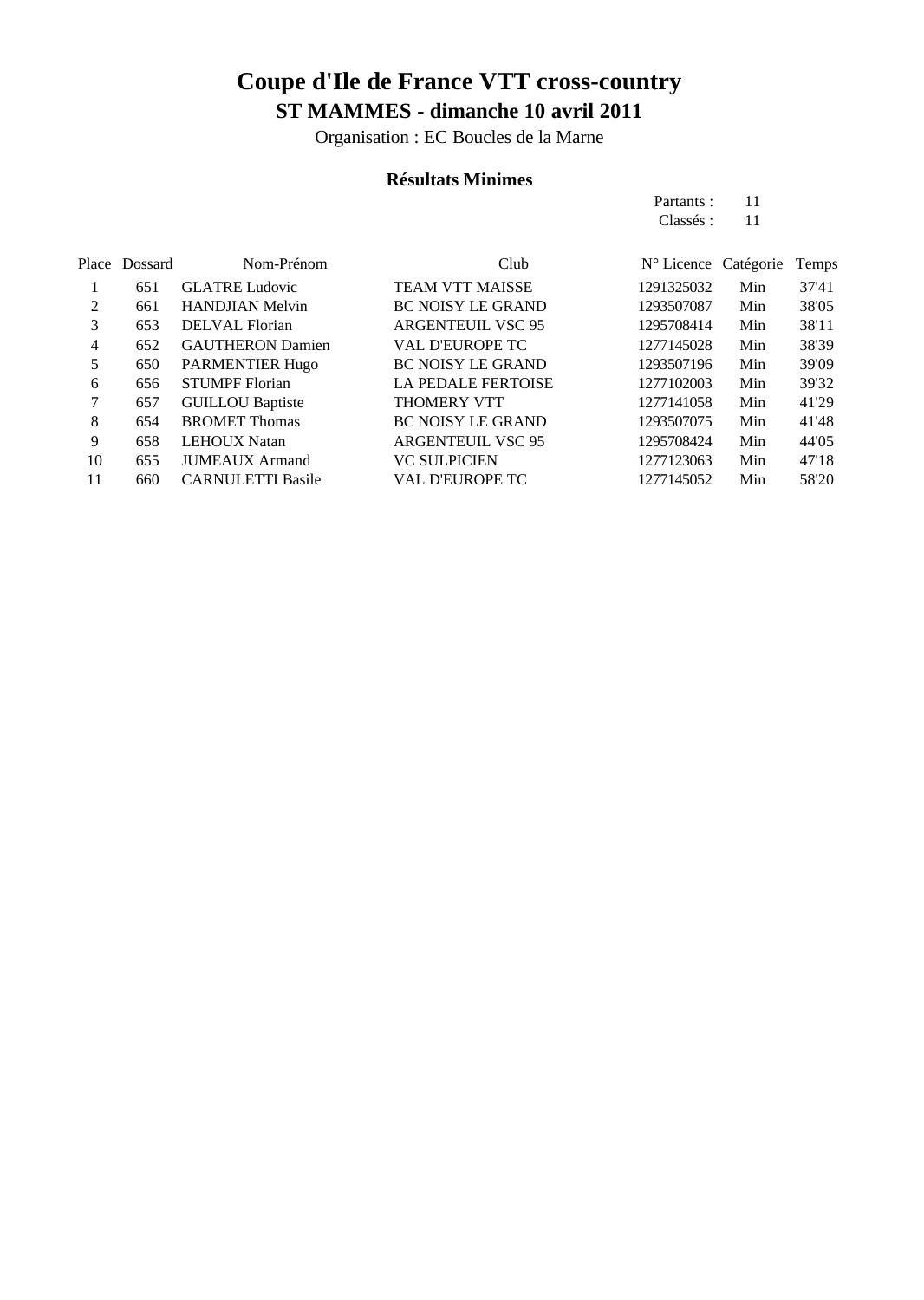Organisation : EC Boucles de la Marne

### **Résultats Cadettes**

|   |               |                       |                          | Partants:<br>Classés :     | 4<br>4 |       |
|---|---------------|-----------------------|--------------------------|----------------------------|--------|-------|
|   | Place Dossard | Nom-Prénom            | Club                     | N° Licence Catégorie Temps |        |       |
|   | 501           | <b>LEBRAS</b> Justine | <b>ARGENTEUIL VSC 95</b> | 1295708416                 | Cad F  | 40'53 |
| 2 | 502           | <b>MACE</b> Charlotte | <b>CS BRETIGNY</b>       | 1291347113                 | CadF   | 41'25 |
| 3 | 500           | <b>DELON</b> Clara    | <b>ARGENTEUIL VSC 95</b> | 1295708419                 | Cad F  | 44'05 |
| 4 | 503           | <b>CALDERAN Léa</b>   | <b>CS BRETIGNY</b>       | 1291347145                 | CadF   | 44'46 |
|   |               |                       |                          |                            |        |       |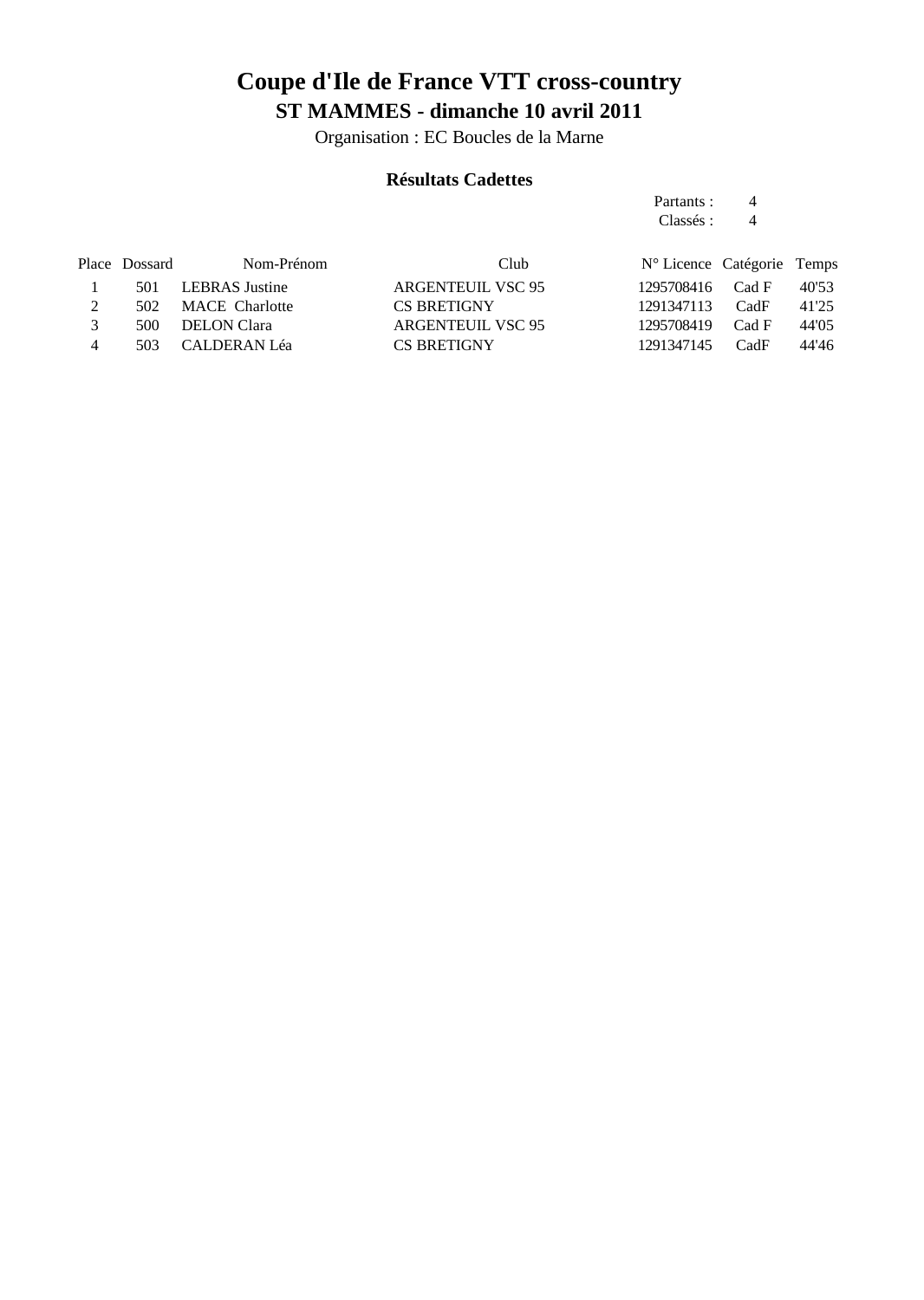Organisation : EC Boucles de la Marne

### **Résultats Cadets**

|   |               |                       |                            | Partants:                     | 8   |          |
|---|---------------|-----------------------|----------------------------|-------------------------------|-----|----------|
|   |               |                       |                            | Classés :                     | 7   |          |
|   | Place Dossard | Nom-Prénom            | Club                       | $N^{\circ}$ Licence Catégorie |     | Temps    |
|   | 552           | <b>BRIATTA Hugo</b>   | <b>US METRO TRANSPORT</b>  | 1275024245                    | Cad | 54'50    |
| 2 | 550           | <b>JUMEAUX Henry</b>  | <b>VC SULPICIEN</b>        | 1277123036                    | Cad | 58'21    |
| 3 | 551           | RAVENEL Benoît        | <b>US METRO TRANSPORTS</b> | 1275024015                    | Cad | 59'21    |
| 4 | 554           | <b>GALOIS</b> Maxime  | <b>US METRO TRANSPORTS</b> | 1275024172                    | Cad | 1H02'26  |
| 5 | 555           | THIEBAULT Robin       | US MELUNAISE               | 1277112107                    | Cad | 1H'02'35 |
| 6 | 556           | <b>ELIARD</b> Nicolas | <b>US METRO TRANSPORTS</b> | 1275024253                    | Cad | 1H08'02  |
| 7 | 557           | <b>LERIDER Alan</b>   | <b>TEAM VTT MAISSE</b>     | 1291325057                    | Cad | 1H12'16  |
|   |               |                       |                            |                               |     |          |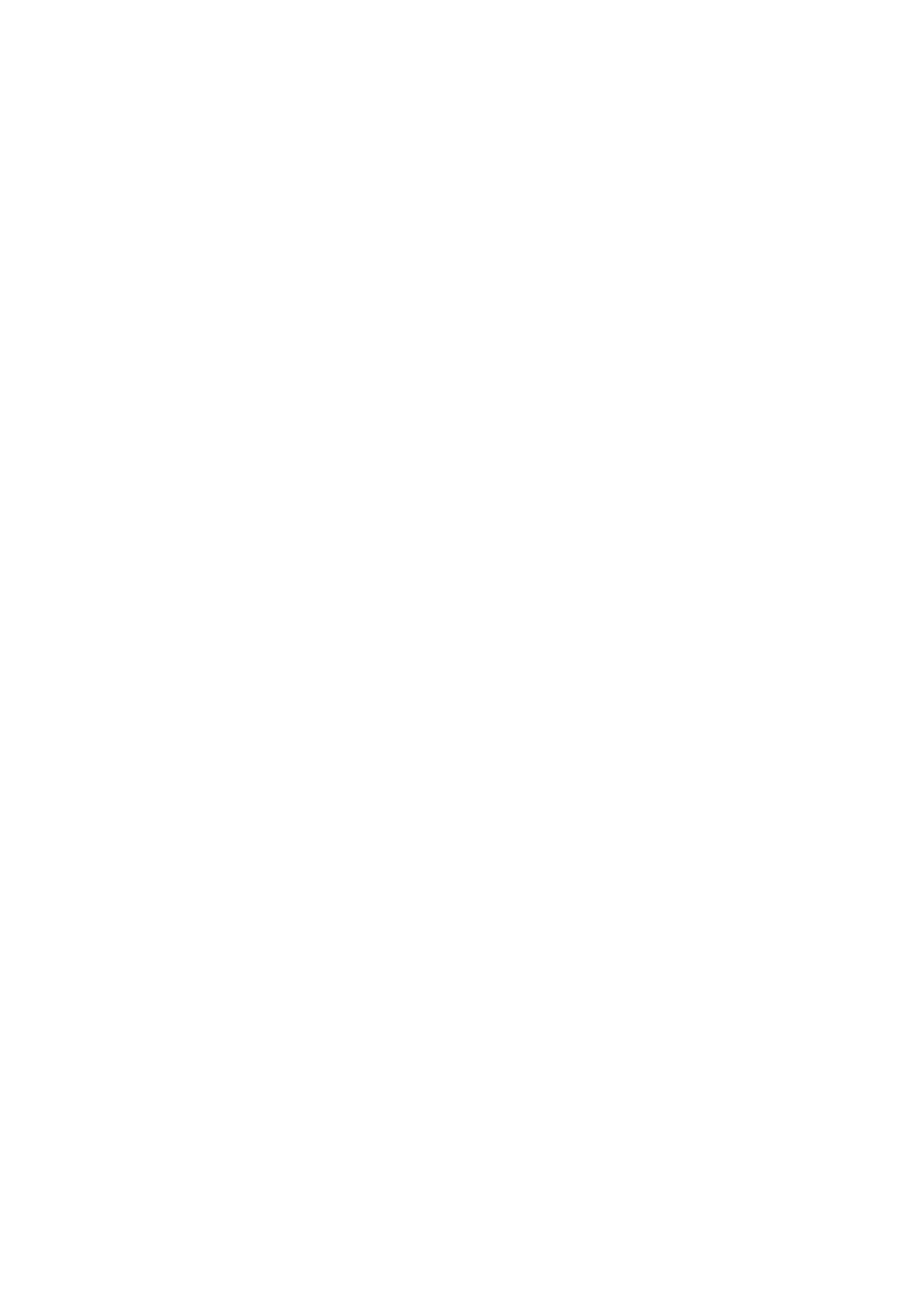Organisation : EC Boucles de la Marne

### **Résultats Juniors**

|      | Partants :<br>Classés :  |  |  |
|------|--------------------------|--|--|
| Club | N° Licence Catégorie Ter |  |  |

|   | Place Dossard | Nom-Prénom                    | Club                            | N° Licence Catégorie Temps |      |         |
|---|---------------|-------------------------------|---------------------------------|----------------------------|------|---------|
|   | 350           | <b>BOURDEVAIRE Jean-Louis</b> | <b>US DOMONT</b>                | 1295702144                 | Junh | 1H25'50 |
|   | 354           | DUPLANT Guillaume             | <b>CC VILLENEUVOISE SOISSON</b> | 1902063236                 | Junh | 1H29'40 |
|   | 353           | PINGOT Valentin               | <b>THOMERY VTT</b>              | 1277142071                 | Junh | 1H44'07 |
| 4 | 352.          | <b>BARRAULT Bastien</b>       | EC BOUCLES DE LA MARNE          | 1277126060                 | Junh | 1H48'05 |
|   | 355           | <b>HERY</b> Sebastien         | <b>THOMERY VTT</b>              | 1277141061                 | Junh | MT      |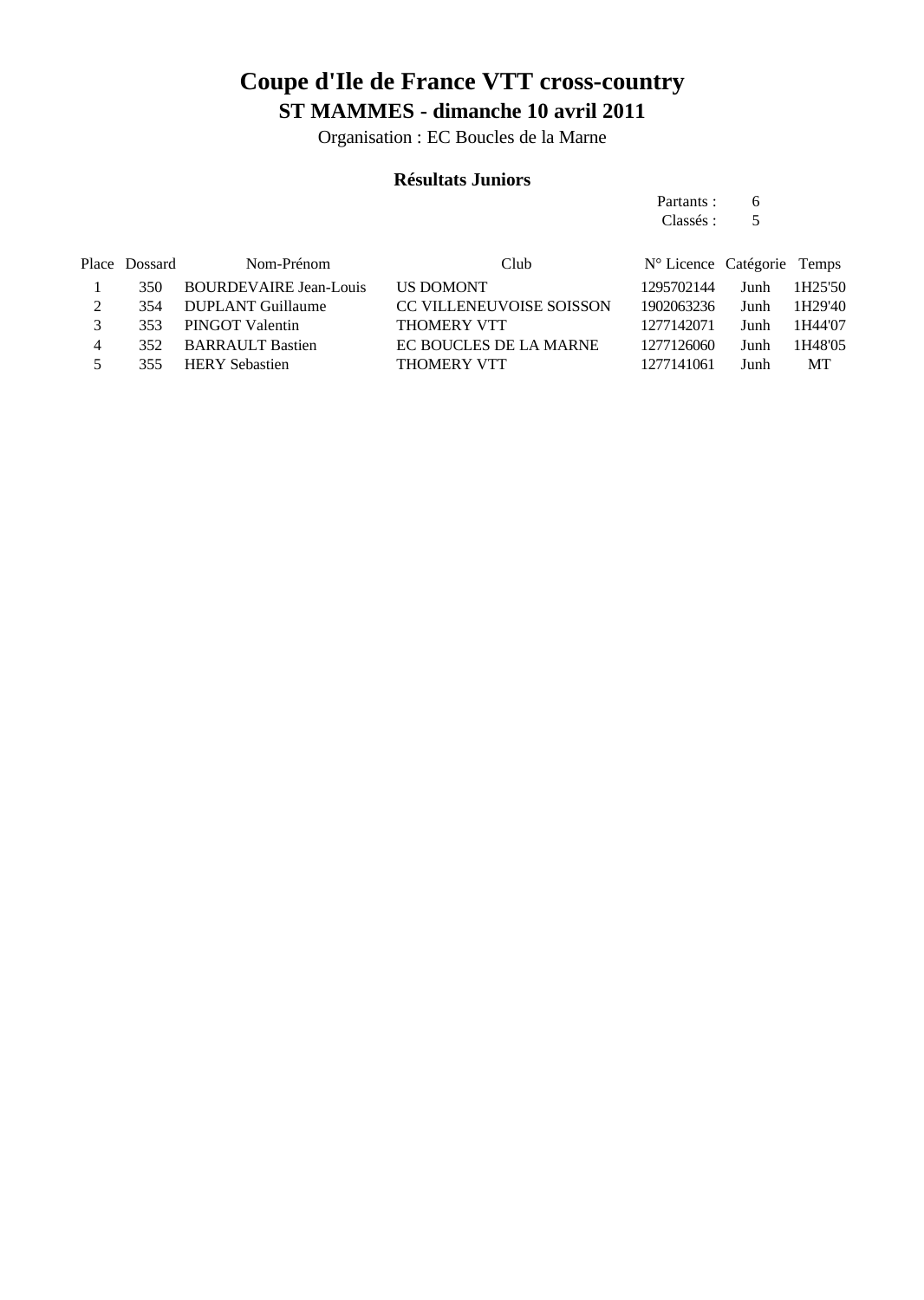Organisation : EC Boucles de la Marne

#### **Résultats Seniors et Juniors Féminines**

|   |               |                         |                            | Partants:                  | 6     |         |
|---|---------------|-------------------------|----------------------------|----------------------------|-------|---------|
|   |               |                         |                            | Classés :                  | 5     |         |
|   | Place Dossard | Nom-Prénom              | Club                       | N° Licence Catégorie Temps |       |         |
|   | 422           | N GUYEN VAN TU Isabelle | <b>US MELUNAISE</b>        | 1277112230                 | Sen F | 1H16'50 |
| 2 | 450           | <b>STUMPF FANNY</b>     | <b>LA PEDALE FERTOISE</b>  | 1277102087                 | Jun F | 1H18'10 |
| 3 | 421           | PFLUKE Lillian          | <b>US METRO TRANSPORTS</b> | 1275024073                 | Sen F | 1H18'54 |
| 4 | 420           | <b>RAVENEL Claudia</b>  | <b>US METRO TRANSPORTS</b> | 1275024212                 | Sen F | 1H19'53 |
| 5 | 423           | QUILLACQ Cécile         | <b>ES STAINS</b>           | 1293533163                 | Sen F | 1H25'36 |
|   |               |                         |                            |                            |       |         |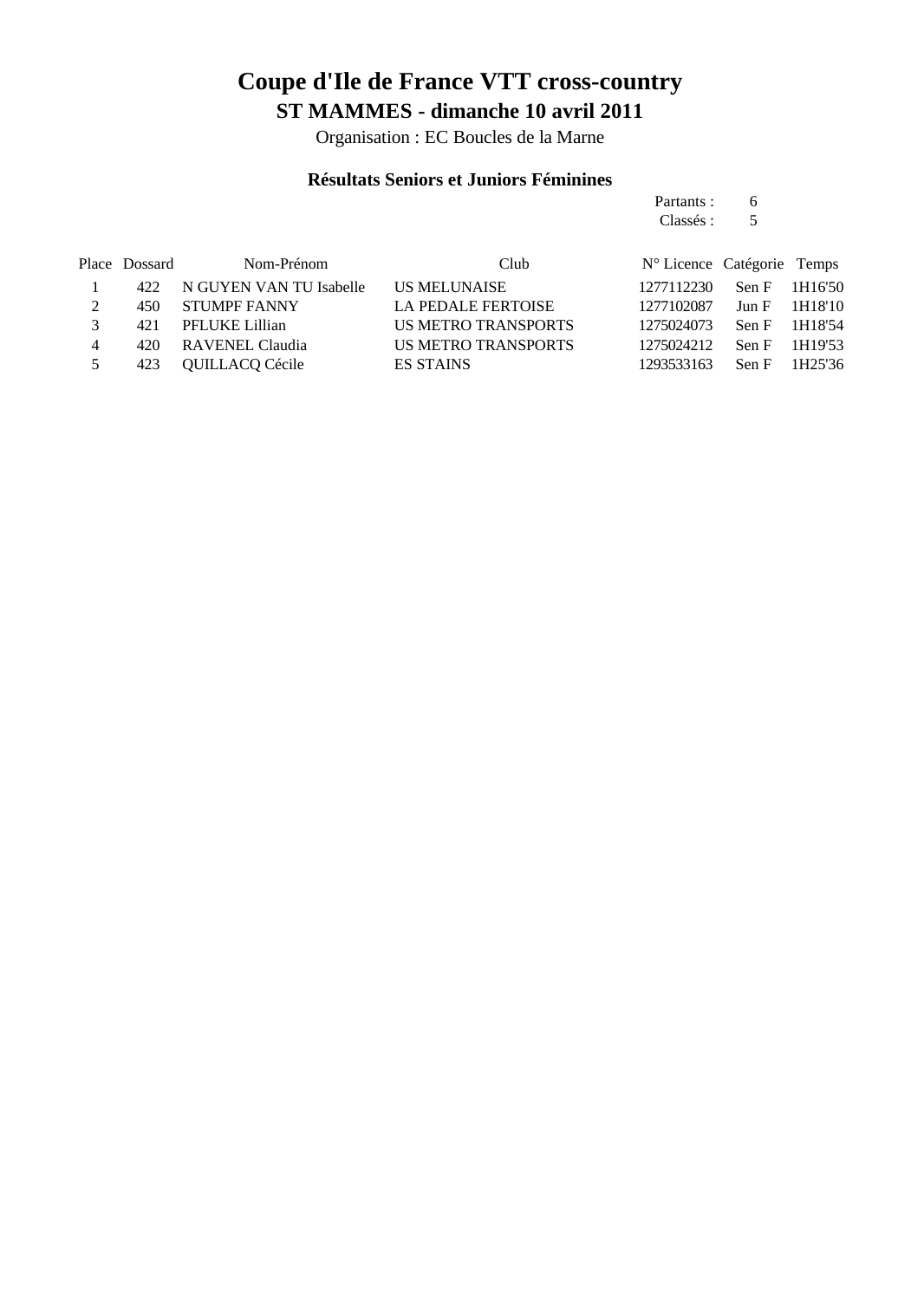Organisation : EC Boucles de la Marne

### **Résultats Espoirs**

|               |                  |                    |      | Partants :                 | $\sigma$              |         |
|---------------|------------------|--------------------|------|----------------------------|-----------------------|---------|
|               |                  |                    |      | Classés :                  | h                     |         |
| Place Dossard | Nom-Prénom       |                    | Club | N° Licence Catégorie Temps |                       |         |
| 100           | $\bf MOTIVENTMA$ | <b>TIC DOMONIT</b> |      | 1005700160.                | $\Gamma_{\text{max}}$ | 111470' |

|                |                    | $\sim$                    | 1. Breence categorie rempo |     |         |
|----------------|--------------------|---------------------------|----------------------------|-----|---------|
| -1             | 100 N'GUYEN Maxime | US DOMONT                 | 1295702162                 | Esp | 1H47'23 |
|                | 101 RAVENEL Jérémy | <b>US METRO TRANSPORT</b> | 1275024058                 | Esp | 1H48'20 |
| 3              | 107 PHILIPP Romain | <b>ESC MEAUX</b>          | 1277101355                 | Esp | 1H54'07 |
| $\overline{4}$ | 108 MILLOT Romain  | <b>US METRO TRANSPORT</b> | 1275024114                 | Esp | 1H56'06 |
| 5              | 104 LEMOINE Thomas | <b>LA PEDALE FERTOISE</b> | 1277102115                 | Esp | 2H00'11 |
| 6              | 102 TYBURN Arnaud  | <b>BLEUS DE FRANCE</b>    | 1292402106                 | Esp | 2H01'50 |
|                |                    |                           |                            |     |         |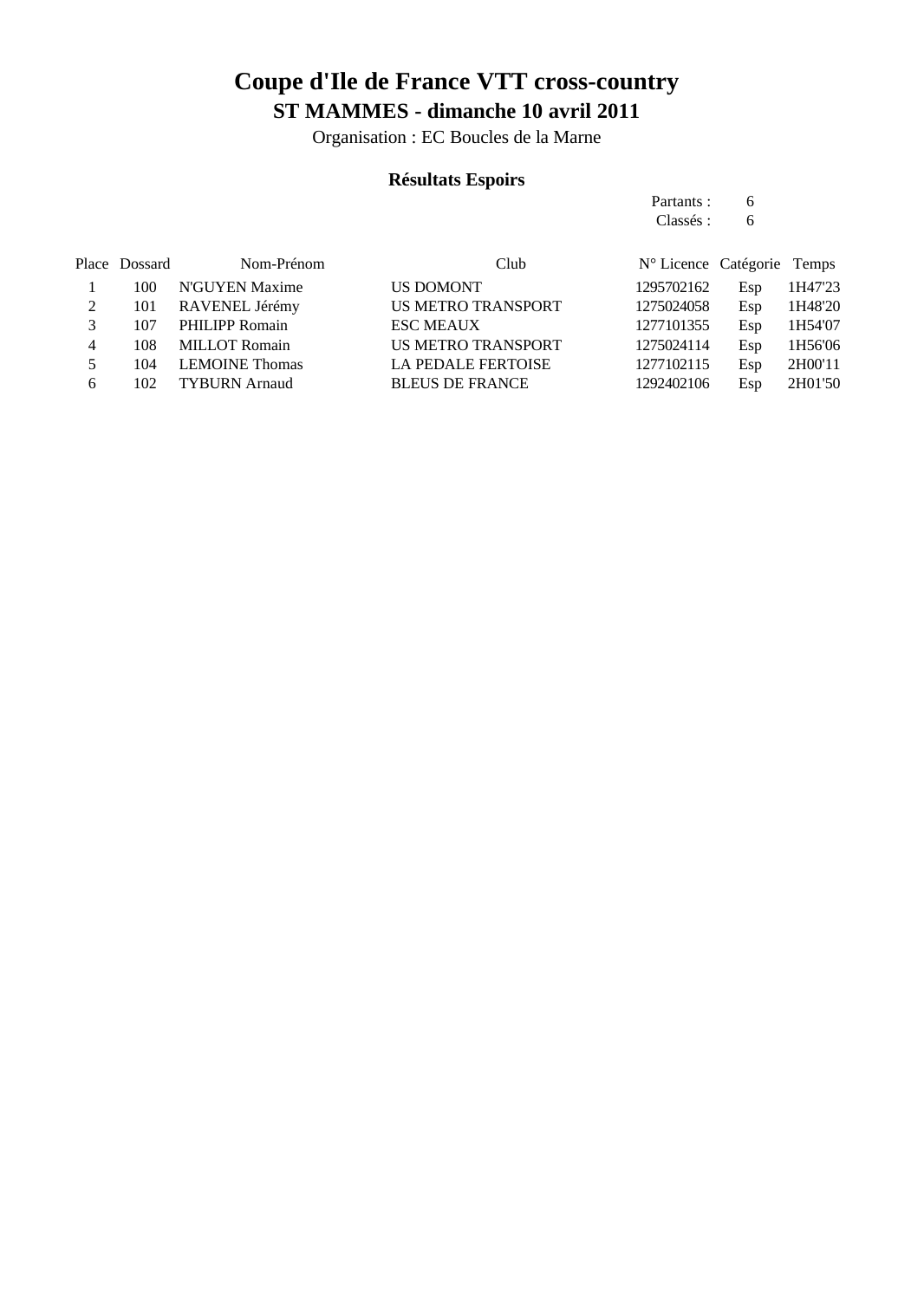Organisation : EC Boucles de la Marne

### **Résultats Seniors**

|       |         |                                 |                           | Partants:<br>Classés: | 16<br>15  |         |
|-------|---------|---------------------------------|---------------------------|-----------------------|-----------|---------|
| Place | Dossard | Nom-Prénom                      | Club                      | N° Licence            | Catégorie | Temps   |
|       | 10      | <b>CHARTIER Cedric</b>          | <b>BLEUS DE FRANCE</b>    | 1292402008            | Sen       | 1H39'36 |
| 2     |         | <b>CHOISY</b> Emeric            | <b>CM AUBERVILLERS 93</b> | 1293505057            | Sen       | 1H40'45 |
| 3     | 8       | DELAMARRE Christophe            | <b>BLEUS DE FRANCE</b>    | 1292402001            | Sen       | 1H41'05 |
| 4     | 11      | LAMBIN Jérémy                   | OC VAL D'OISE             | 1295712244            | Sen       | 1H43'42 |
| 5     | 12      | WASZCZYSZYN Olivier             | <b>US DOMONT</b>          | 1295702048            | Sen       | 1H43'50 |
| 6     | 14      | <b>CHAMPTOUSSEL Arnaud</b>      | <b>CM AUBERVILLERS 93</b> | 1293505430            | Sen       | 1H45'36 |
| 7     | 4       | <b>ALVES</b> Arnaud             | <b>BLEUS DE FRANCE</b>    | 1292402069            | Sen       | МT      |
| 8     | 3       | <b>LEGROS Thomas</b>            | <b>BLEUS DE FRANCE</b>    | 1292402002            | Sen       | 1H46'23 |
| 9     | 2       | <b>GARCIA</b> Clément           | <b>BLEUS DE FRANCE</b>    | 1292402076            | Sen       | 1H47'14 |
| 10    | 5       | FORLINI Grégory                 | BC NOISY LE GRAND         | 1293507068            | Sen       | 1H51'52 |
| 11    | 6       | <b>CLUZET</b> Geoffray          | THOMERY VTT               | 1277141049            | Sen       | 1H56'14 |
| 12    | 13      | ROUSSEL Johann                  | <b>US DOMONT</b>          | 1295702082            | Sen       | 2H01'50 |
| 13    | 15      | <b>LAGRANGE Emmanuel</b>        | <b>BLEUS DE FRANCE</b>    | 1292402109            | Sen       | 2H14    |
| 14    | 7       | <b>MAHEUX -JOURRET Geoffrey</b> | <b>TEAM VTT MAISSE</b>    | 1291325001            | Sen       | 1T      |
| 15    | 16      | <b>CALU Nicolas</b>             | NL                        |                       | Sen       | 1T      |
|       |         |                                 |                           |                       |           |         |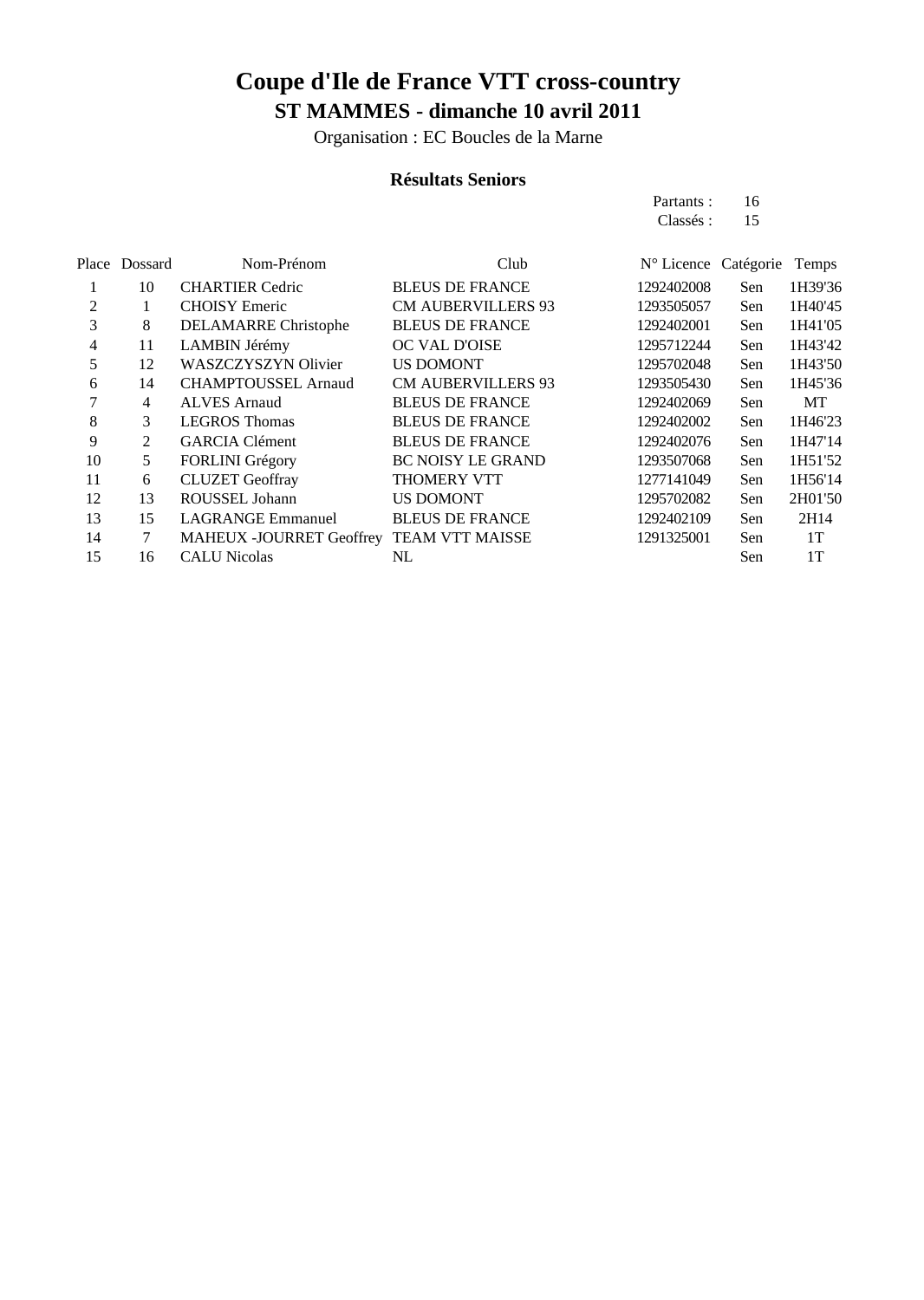Organisation : EC Boucles de la Marne

### **Résultats Masters 1-2**

Partants : 23<br>Classés : 20 Classés :

| Place | Dossard | Nom-Prénom                  | Club                      | N° Licence Catégorie |           | Temps   |
|-------|---------|-----------------------------|---------------------------|----------------------|-----------|---------|
| 1     | 201     | <b>BERAUD</b> Jean-Baptiste | EC BOUCLES DE LA MARNE    | 1277126039           | Mas $1/2$ | 1H40'58 |
| 2     | 225     | <b>FROMONT Yann</b>         | UC GIEN SPORT             | 1845070187           | Mas $1/2$ | 1H42'54 |
| 3     | 210     | <b>DEHEYN</b> Thibaut       | <b>BLEUS DE FRANCE</b>    | 1292402020           | Mas $1/2$ | MT      |
| 4     | 208     | <b>PETIAUT</b> Pierre       | <b>BLEUS DE FRANCE</b>    | 1292402081           | Mas $1/2$ | 1H43'39 |
| 5     | 213     | <b>AUROUX Stéphane</b>      | BC NOISY LE GRAND         | 1293507241           | Mas $1/2$ | 1H44'14 |
| 6     | 212     | <b>CARREIRA Jean Pierre</b> | <b>BC NOISY LE GRAND</b>  | 1293507324           | Mas $1/2$ | 1H47'17 |
| 7     | 202     | <b>MILLOT</b> Christophe    | <b>US METRO TRANSPORT</b> | 1275024118           | Mas $1/2$ | 1H49'03 |
| 8     | 203     | <b>MATHIEU Christophe</b>   | <b>TEAM VTT MAISSE</b>    | 1291325042           | Mas $1/2$ | 1H50'31 |
| 9     | 200     | LOY Hervé                   | <b>TEAM BONNAT 91</b>     | 1291309055           | Mas $1/2$ | 1H52'57 |
| 10    | 217     | <b>ABERBOUR Jérome</b>      | <b>BLEUS DE FRANCE</b>    | 1292402114           | Mas $1/2$ | 1H53'02 |
| 11    | 206     | <b>COLIN</b> Loic           | UCM VENEUX LES SABLONS    | 1277142026           | Mas $1/2$ | 1H56'14 |
| 12    | 215     | <b>ROCHA</b> Serge          | <b>BLEUS DE FRANCE</b>    | 1292402115           | Mas $1/2$ | 1H56'44 |
| 13    | 214     | <b>CATHENOZ Thibaut</b>     | <b>BC NOISY LE GRAND</b>  | 1293507188           | Mas $1/2$ | 1H57'08 |
| 14    | 205     | <b>BARNEDES</b> Emmanuel    | <b>US METRO TRANSPORT</b> | 1275024164           | Mas $1/2$ | 1H57'11 |
| 15    | 204     | FADDA Jean Christophe       | <b>TEAM VTT MAISSE</b>    | 1291325040           | Mas $1/2$ | 1H57'32 |
| 16    | 219     | <b>FERNANDES</b> José       | <b>US DOMONT</b>          | 1295702080           | Mas $1/2$ | 1H59'11 |
| 17    | 220     | <b>AUROUX Hervé</b>         | <b>BC NOISY LE GRAND</b>  | 1293507205           | Mas $1/2$ | 2H01'02 |
| 18    | 223     | <b>MULLER Christophe</b>    | NL                        |                      | Mas $1/2$ | 1T      |
| 19    | 218     | <b>TIXIER Sébastien</b>     | <b>BLEUS DE FRANCE</b>    | 1292402010           | Mas $1/2$ | 1T      |
| 20    | 222     | <b>MARTINEZ Raphael</b>     | <b>US DOMONT</b>          | 1295702071           | Mas $1/2$ | 1T      |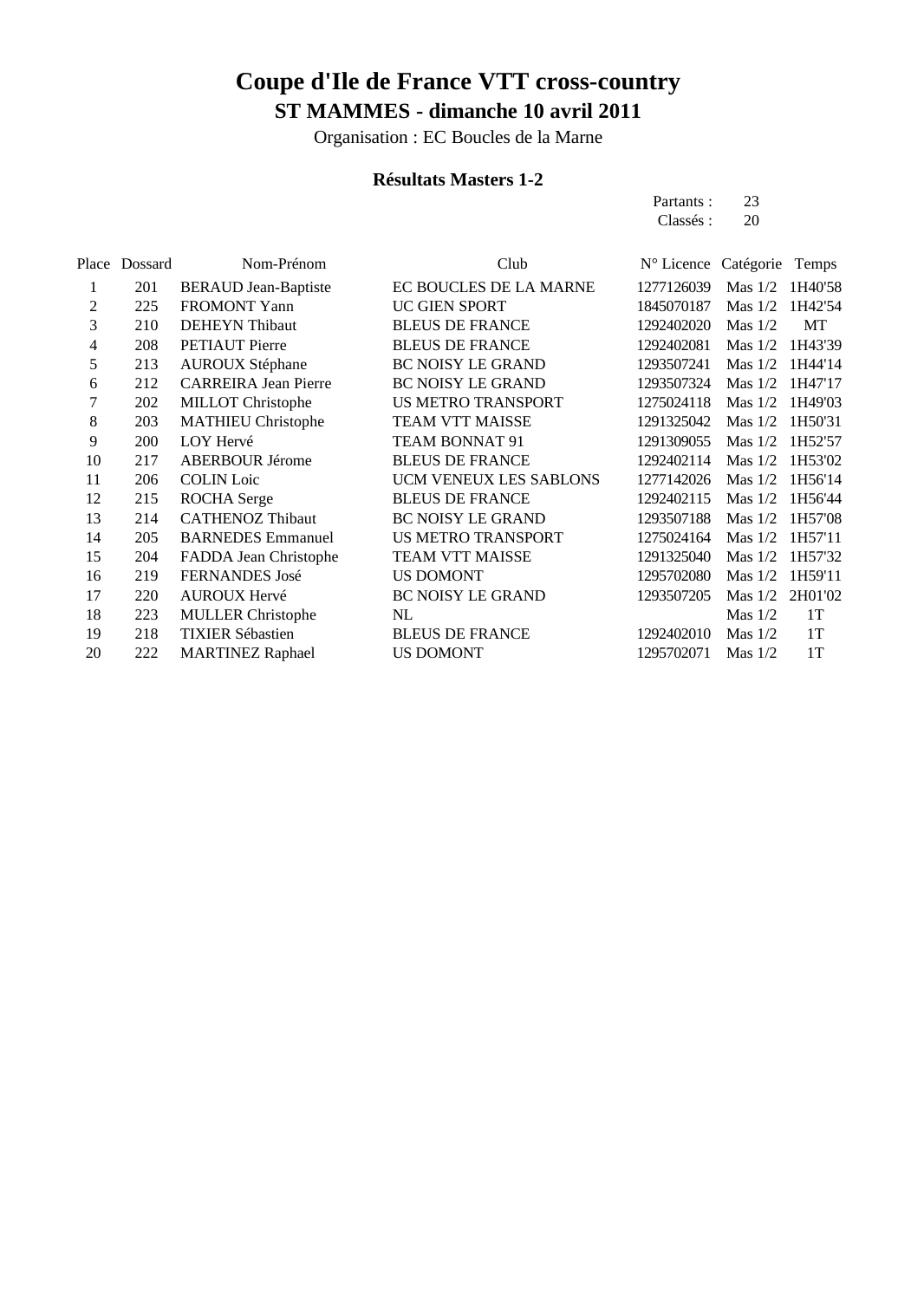Organisation : EC Boucles de la Marne

#### **Résultats Masters 3-4-5**

Partants : 35<br>Classés : 32 Classés :

|                | Place Dossard | Nom-Prénom                   | Club                        | Nº Licence Catégorie Temps |                  |         |
|----------------|---------------|------------------------------|-----------------------------|----------------------------|------------------|---------|
| 1              | 301           | PHILIPP Jean-Jacques         | EC BOUCLES DE LA MARNE      | 1277126096                 | Mas 5            | 1H24'55 |
| 2              | 300           | PAUCHARD Stéphane            | <b>ESC MEAUX</b>            | 1277101266                 | Mas 3/4          | 1H25'15 |
| 3              | 330           | <b>LEBRAS</b> Alain          | <b>ARGENTEUIL VSC 95</b>    | 1295708417                 | Mas 3/4          | 1H25'29 |
| $\overline{4}$ | 304           | <b>CORBEAU Laurent</b>       | EC MONTGERON VIGNEUX        | 1291307045                 | Mas 3/4 1H25'35  |         |
| 5              | 306           | <b>LELONG Olivier</b>        | LA PEDALE FERTOISE          | 1277102167                 | Mas $3/4$        | 1H26'51 |
| 6              | 302           | CHABOT Jean-François         | UCM VENEUX LES SABLONS      | 1277142032                 | Mas $3/4$        | 1H28'20 |
| 7              | 310           | <b>DONATI</b> Jean-Francois  | <b>US RIS ORANGIS</b>       | 1291322062                 | Mas 3/4          | MT      |
| 8              | 328           | <b>GRAUX Franck</b>          | <b>GUIDON CHALETTOIS</b>    | 1845083122                 | Mas $3/4$        | 1H28'42 |
| 9              | 333           | <b>GRANGE Jean Claude</b>    | <b>JS FERTE GAUCHER</b>     | 1277114096                 | Mas 5            | 1H29'28 |
| 10             | 312           | <b>MEDIN Pascal</b>          | <b>US TRILPORT</b>          | 1277132037                 | Mas 3/4          | 1H29'36 |
| 11             | 315           | <b>PARMENTIER Franck</b>     | <b>BC NOISY LE GRAND</b>    | 1293507203                 | Mas 3/4          | MT      |
| 12             | 314           | <b>TROUVE Dominique</b>      | OC VAL D'OISE               | 1295712032                 | Mas 3/4          | 1H30'35 |
| 13             | 307           | <b>LHUISSIER Gilbert</b>     | <b>BLEUS DE FRANCE</b>      | 1292402107                 | Mas 5            | 1H31'33 |
| 14             | 311           | LE MOAL Yannick              | EC MORSANG SUR ORGE         | 1291339006                 | Mas $3/4$        | 1H31'53 |
| 15             | 321           | <b>LABARRE</b> Christophe    | S.V.P                       | 1293509135                 | Mas $3/4$        | 1H32'00 |
| 16             | 309           | PINSARD Frédéric             | THOMERY VTT                 | 1277141002                 | Mas $3/4$        | 1H32'13 |
| 17             | 313           | <b>DELOM</b> Philippe        | <b>TEAM VTT MAISSE</b>      | 1291325033                 | Mas $3/4$        | 1H34'05 |
| 18             | 324           | <b>PHEDRE Georges</b>        | <b>BC NOISY LE GRAND</b>    | 1293507119                 | Mas $3/4$        | 1H34'21 |
| 19             | 320           | <b>LAMY</b> Jean Marie       | THOMERY VTT                 | 1277141034                 | Mas 3/4          | 1H35'54 |
| 20             | 335           | <b>COTTIN</b> Christophe     | NL                          |                            | Mas 3/4          | 1H36'11 |
| 21             | 325           | <b>MEYER Raoul</b>           | EC MONTGERON VIGNEUX        | 1291307234                 | Mas $3/4$        | 1H38'16 |
| 22             | 329           | <b>STUMPF Franck</b>         | <b>LA PEDALE FERTOISE</b>   | 1277102022                 | Mas $3/4$        | 1H39'04 |
| 23             | 326           | <b>CASTILLO</b> Frederic     | UCM VENEUX LES SABLONS      | 1277142025                 | Mas $3/4$        | MT      |
| 24             | 317           | <b>HANDJIAN</b> Pierre       | <b>BC NOISY LE GRAND</b>    | 1293507149                 | Mas $3/4$        | 1H39'40 |
| 25             | 323           | <b>CHAMBELLAN Jean-Marie</b> | <b>US METRO TRANSPORTS</b>  | 1275024075                 | Mas $3/4$        | 1H40'10 |
| 26             | 332           | <b>DUPLANT Michel</b>        | CC VILLENEUVOISE SOISSON    | 1902063333                 | Mas 3/4          | 1H41'10 |
| 27             | 331           | <b>BOCQUILLON Eric</b>       | <b>AC BAZANCOURT</b>        | 0751013035                 | Mas 3/4          | 1H41'35 |
| 28             | 316           | <b>OSADNIK Alain</b>         | <b>C.C MENNECY VILLEROY</b> | 1291329016                 | Mas $3/4$        | 1H42'58 |
| 29             | 305           | <b>TIXIER Jean-Luc</b>       | <b>BLEUS DE FRANCE</b>      | 1292402004                 | Mas <sub>5</sub> | 1H44'50 |
| 30             | 334           | <b>FABRY</b> Eric            | <b>VC FONTAINEBLEAU</b>     | 127711312                  | Mas 3/4          | 1H45'30 |
| 31             | 303           | <b>GRANDCLAUDON Yves</b>     | <b>THOMERY VTT</b>          | 1277141083                 | Mas 5            | 1H49'34 |
| 32             | 327           | <b>BARRAULT Noël</b>         | EC BOUCLES DE LA MARNE      | 1277126131                 | Mas 3/4 1H49'40  |         |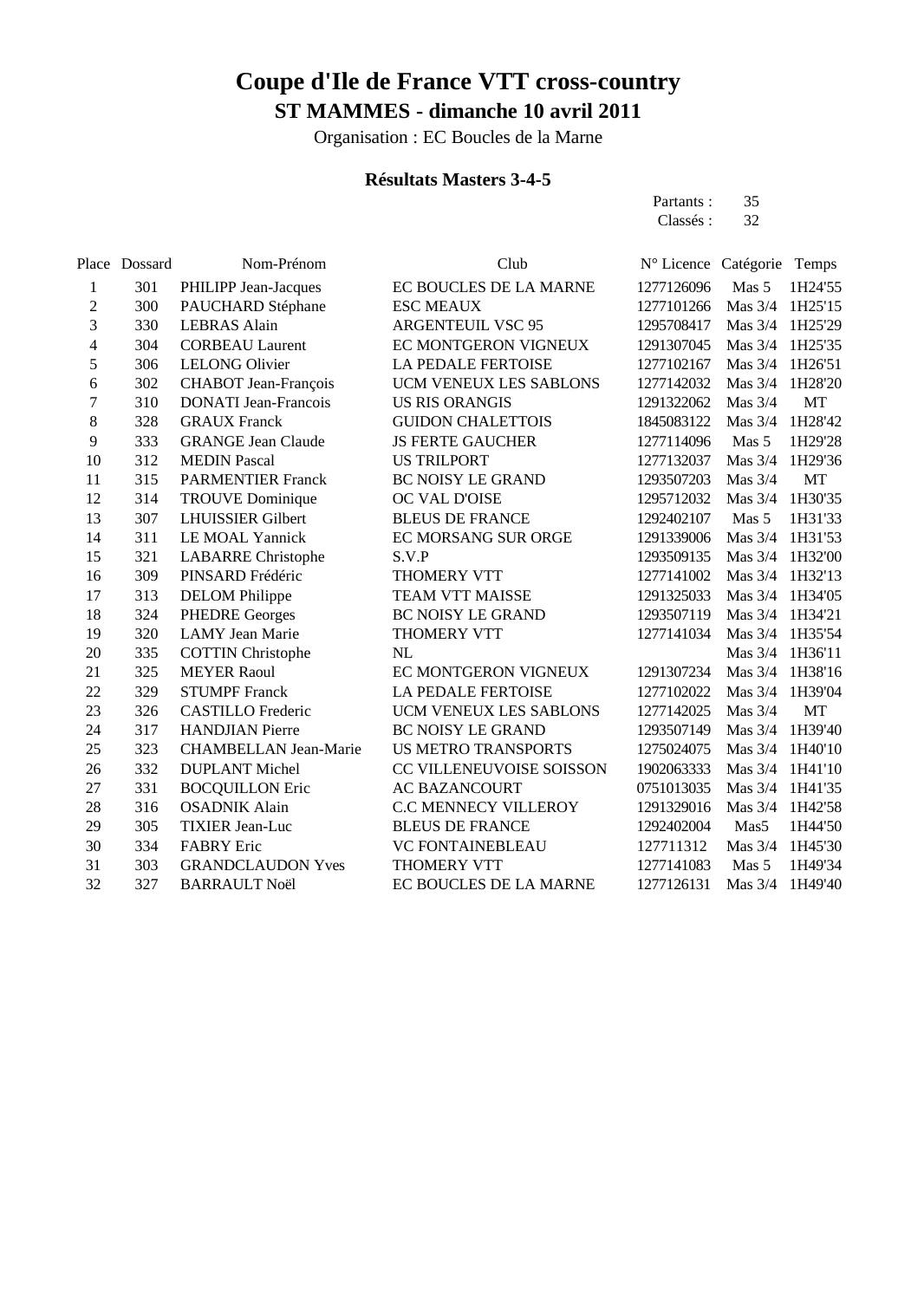Organisation : EC Boucles de la Marne

### **Résultats Tandems**

|   |               |                        |                          | Partants :          | 5         |         |  |
|---|---------------|------------------------|--------------------------|---------------------|-----------|---------|--|
|   |               |                        |                          | Classés :           | 5         |         |  |
|   | Place Dossard | Nom-Prénom             | Club                     | $N^{\circ}$ Licence | Catégorie | Temps   |  |
|   | 403a          | LEFAUT Erwan           | <b>US MELUNAISE</b>      | 1277112017          | Tan       | 1H31'03 |  |
|   | 403B          | <b>CORDEL Bertrand</b> | CC IGNY PALAISEAU 91     | 1291305209          | Tan       |         |  |
| 2 | 401 A         | <b>SARTORI</b> Laurent | <b>BLEUS DE FRANCE</b>   | 1292402103          | Tan       | 1H31'12 |  |
|   | 401B          | <b>NARI</b> Olivier    | AS CORBEIL ESSONNE       | 1291302340          | Tan       |         |  |
| 3 | 405A          | PEIREIRA Serge         | <b>VC SULPICIEN</b>      | 1277123052          | Tan       | 1H31'23 |  |
|   | 405B          | <b>BOUCHERET Eric</b>  | AS VARENNOISE            | 1277110089          | Tan       |         |  |
| 4 | 404A          | PEIREIRA José          | <b>BC NOISY LE GRAND</b> | 1293507252          | Tan       | 1H36'16 |  |
|   | 404B          | <b>SCHWARTZ Julien</b> | <b>BC NOISY LE GRAND</b> | 1293507189          | Tan       |         |  |
|   |               |                        |                          |                     |           |         |  |